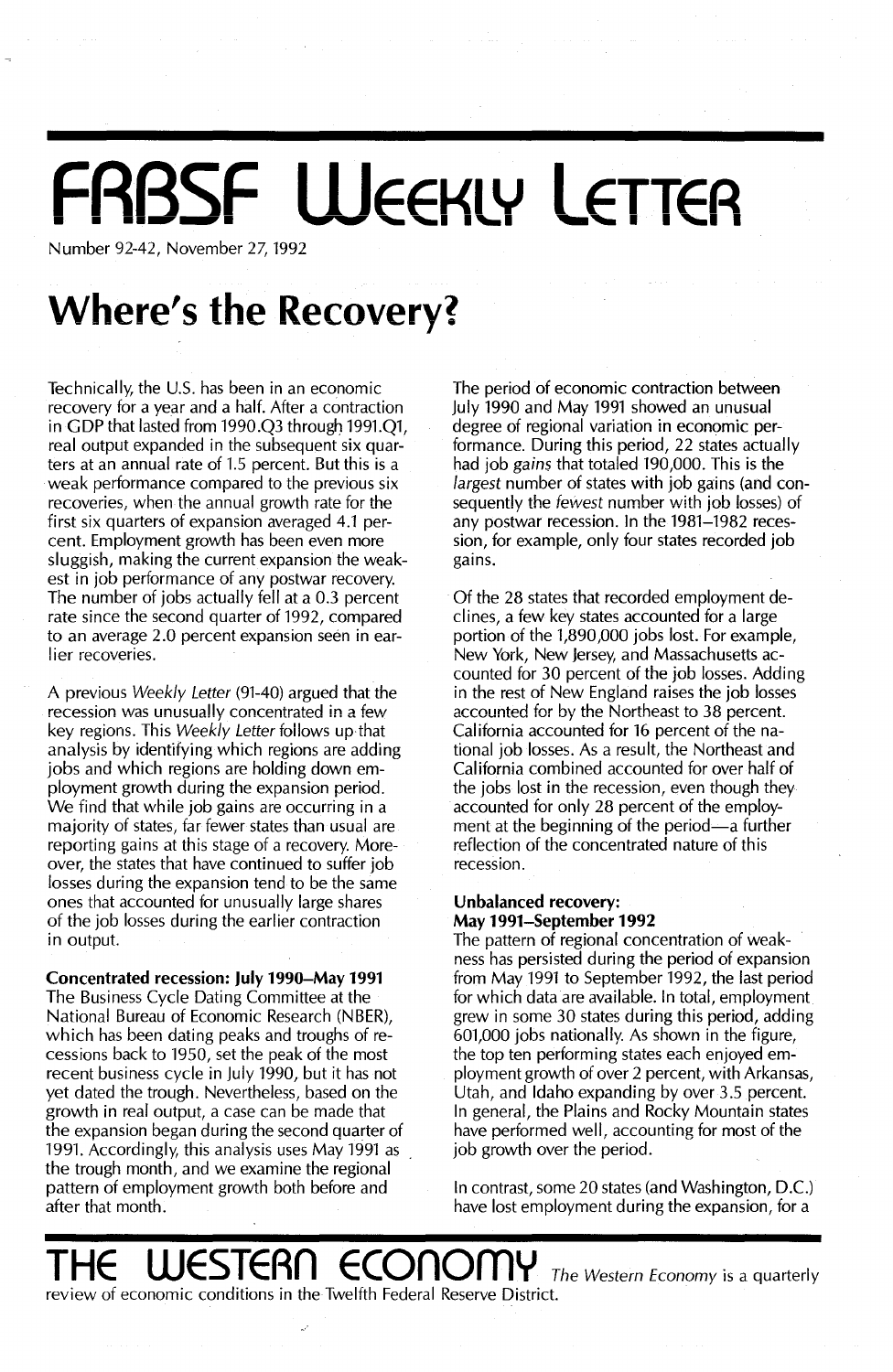## FRBSF



total job loss of 1,266,000. The ten worst performing states continued to suffer severe employment losses ranging from 1.9 percent to 4.4 percent since May 1991. Except for California, all are Northeast or Mid-Atlantic states. New York lost 252,000 jobs, accounting for 20 percent of the total jobs lost. Adding New Jersey and New England to the New York total brings the Northeast total to 563,000 jobs lost during the period, or 44 percent of the continued employment decline. California suffered the largest number (though *not* the largest percent) of job losses: 321,000, which accounts for a quarter of the total jobs lost.

Thus the regions most responsible for job losses during the contraction (the Northeast and California) continue to drive employment losses during the expansion, accounting for almost two-thirds of the gross job loss. With the job losses outweighing job gains, the state-level employment figures reveal a net national job loss of 665,000. Were it not for the losses in the Northeast and California, however, this expansion would show a net job gain of 219,000. This analysis suggests that continued economics stress in these regions is dragging down the national recovery.

How does this pattern of recovery compare to past recoveries? To answer this question, we examined the corresponding sixteen-month periods following the troughs of the six previous recessions. In all but one of the previous recoveries almost all states enjoyed job growth. For example, sixteen months after the trough of the 1982~ 1983 recession, 48 out of 50 states recorded expanding employment, and in the same period after the trough of the 1974-1975 recession, 49 states enjoyed job growth. The one exception is the period following the 1980.Ql-1980.Q3 recession, and that is because the economy expanded for only 12 months before dipping back into recession beginning in July 1981. Except in the period between the back-to-back recessions then, the large number of states suffering employment losses in the current expansion is unprecedented in postwar history.

#### Does it matter?

The continued concentration of job losses in a few states during the current economic expansion suggests that many of the regional economic problems that helped push the nation into the recession are still with us and therefore still work as a drag on the economy. The stress in states still experiencing job losses are related in part to adjustment to problems in specific sectors like commercial real estate and development, defenserelated industries, and aerospace. The adjustment of regional economies to the problems in these sectors can be expected to be drawn out over a number of years. The slow process of adjustment of regional economies would account in part at least for the failure of the national economy to bounce back as smartly from the recent economic downturn as it has following previous recessions.

Brian Cromwell Economist

Karen Trenholme Research Associate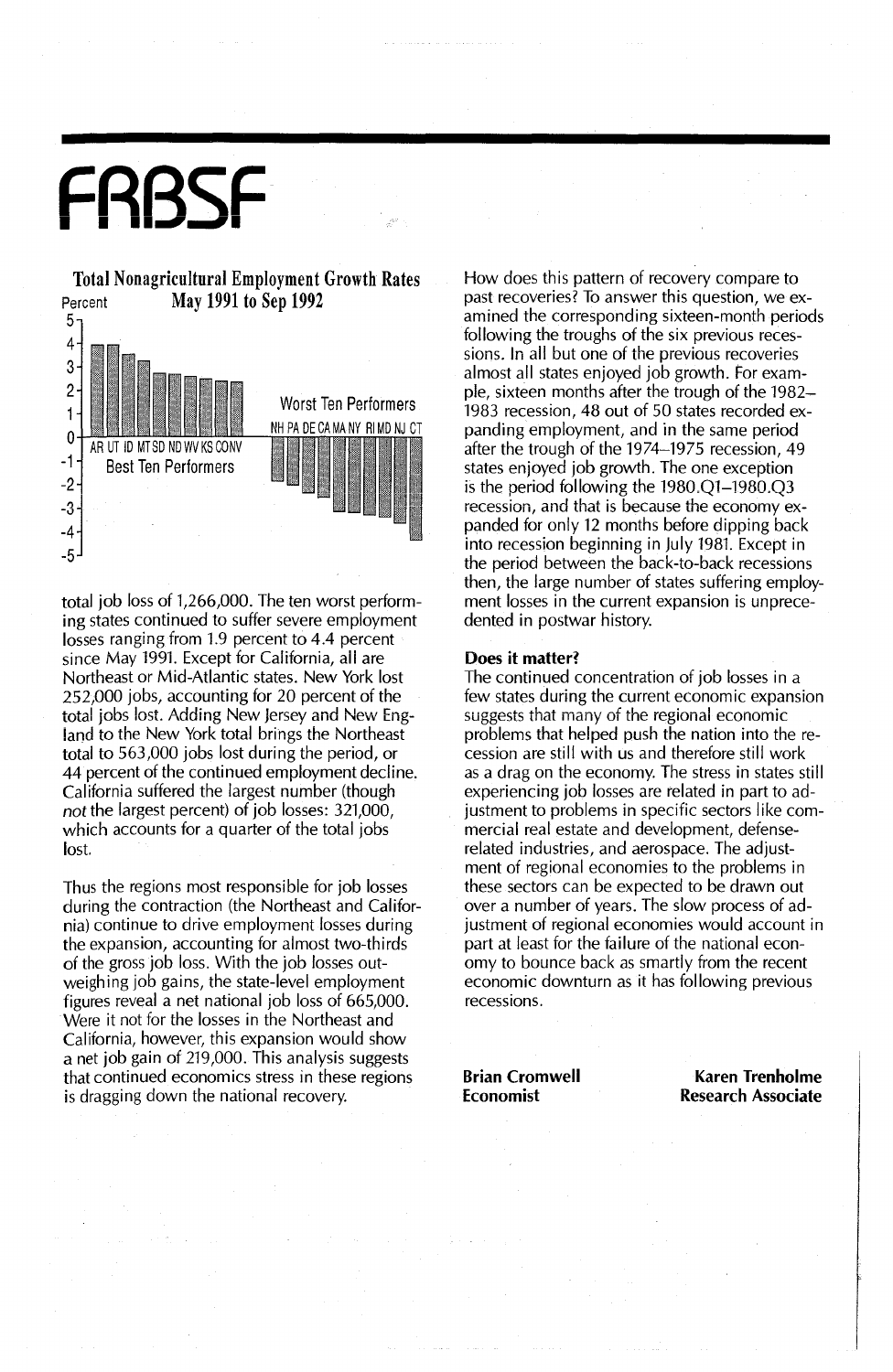#### DISTRICT INDICATORS (Seasonally Adjusted)

|                                                                                                                           | (Ocasunany Aujusteu) |        |        |        |                             |        |        |        |                        |          |
|---------------------------------------------------------------------------------------------------------------------------|----------------------|--------|--------|--------|-----------------------------|--------|--------|--------|------------------------|----------|
|                                                                                                                           | 92Q3                 | 92Q2   | 92Q1   | 91Q4   | 91Q3                        | 91Q2   | 91Q1   | 90Q4   | % Change From:<br>9202 | 91Q3     |
|                                                                                                                           |                      |        |        |        |                             |        |        |        |                        |          |
| <b>AGRICULTURE</b>                                                                                                        |                      |        |        |        |                             |        |        |        |                        |          |
| U.S. crop prices, 1985=100                                                                                                | 107.9                | 108.2  | 109.6  | 111.0  | 114.5                       | 116.1  | 113.3  | 114.7  | $-5.83$                | $-6,98$  |
| District crop prices, 1985=100                                                                                            | 111.6                | 102.2  | 113.7  | 108.4  | 120.7                       | 129.1  | 107.4  | 113.0  | $-7.53$                | $-21.74$ |
| Farm cash receipts, million \$                                                                                            | 2529.4               | 2477.9 | 2500.4 | 2694.2 | 2529.5                      | 2698,3 | 2529.0 | 2629.7 | $-0.01$                | $-12.45$ |
| Cattle-on-feed, 1985=100                                                                                                  | 91.3                 | 86.9   | 86.1   | 80,8   | 84.4                        | 92.0   | 92.1   | 87.2   | 8.29                   | $-5.39$  |
| Cattle prices, California, \$/Cwt.                                                                                        | 60.5                 | 58.4   | 60.9   | 62.1   | 62.6                        | 66.4   | 64.5   | 63.9   | $-3.46$                | $-13,46$ |
| <b>FORESTRY</b>                                                                                                           |                      |        |        |        |                             |        |        |        |                        |          |
| Lumber production, millions board feet                                                                                    | 1381.1               | 1287.1 | 1417.9 | 1351.8 | 1428.7                      | 1467.7 | 1359.0 | 1360.5 | $-3.33$                | $-18.48$ |
| Northwest lumber inventory, millons board feet                                                                            | 2233.2               | 2283.1 | 2185.7 | 2302.6 | 2411.0                      | 2307,8 | 2388.9 | 2340.3 | -7,38                  | $-1.99$  |
| U.S. lumber prices, 1986=100                                                                                              | 1473                 | 1544   | 157.1  | 137.2  | 131.2                       | 138.3  | 113.8  | 120.6  | 1227                   | 11.64    |
| <b>ENERGY</b>                                                                                                             |                      |        |        |        |                             |        |        |        |                        |          |
| Spot price of oil, \$/barrel                                                                                              | 21.7                 | 21.1   | 18.9   | 21.8   | 21.6                        | 20.8   | 22.1   | 32.1   | 013                    | 1.61     |
| U.S. rig count                                                                                                            | 681.6                | 696.0  | 650.9  | 789.1  | 802.6                       | 924.3  | 951.1  | 1096.3 | -15.08                 | -24.71   |
| District rig count                                                                                                        | 59.7                 | 68.9   | 55.6   | 60.9   | 73.3                        | 83.8   | 73.2   | 74.5   | $-18.59$               | $-17.74$ |
| Fuel mining employment, 1985=100                                                                                          | 68.3                 | 70.3   | 70.1   | 69.9   | 72.7                        | 73.6   | 74.8   | 73.9   | -6.06                  | $-4.44$  |
| U.S. seismic crew count                                                                                                   | 712                  | 81.3   | 80.2   | 89.7   | 98.4                        | 110.2  | 117.9  | 120.3  | $-27.62$               | 24.67    |
| <b>MINING</b>                                                                                                             |                      |        |        |        |                             |        |        |        |                        |          |
| Mineral prices, 1986=100                                                                                                  | 106.9                | 107.7  | 105.3  | 103.2  | 105.6                       | 109.2  | 108.2  | 112.2  | 1.26                   | $-1.40$  |
| Metal mining employment, 1985=100                                                                                         | 175.2                | 177.4  | 180.9  | 180.7  | 184.1                       | 185.9  | 193.1  | 195.9  | 4.67                   | $-4,86$  |
|                                                                                                                           |                      |        |        |        |                             |        |        |        |                        |          |
| <b>CONSTRUCTION</b>                                                                                                       |                      |        |        |        |                             |        |        |        |                        |          |
| Nonresidential awards, 1985=100                                                                                           | 95.5                 | 104.1  | 115.0  | 103.7  | 93.4                        | 103.1  | 106.3  | 101.1  | 2.28                   | 0.96     |
| Residential permits                                                                                                       | 19586                | 19182  | 19780  | 19496  | 18524                       | 19833  | 17667  | 18524  | 5.74                   | 3,29     |
| Western housing starts, thousands                                                                                         | 26.3                 | 26.7   | 21.9   | 19.5   | 24.1                        | 25.5   | 15.6   | 18.6   | 9.27                   | 5.37     |
| Construction employment, thousands                                                                                        | 893.1                | 906.6  | 906.9  | 912.1  | 929.3                       | 938.8  | 957.7  | 1002.0 | $-3.90$                | $-3.26$  |
| <b>MANUFACTURING</b>                                                                                                      |                      |        |        |        |                             |        |        |        |                        |          |
| Wages, California, \$/hour                                                                                                | 12.3                 | 12.2   | 12.1   | 12.0   | 11.9                        | 11.8   | 11.8   | 11.7   | 3.28                   | 3.50     |
| <b>Employment, thousands</b>                                                                                              | 2871.1               | 2908.6 | 2948.0 | 2956.4 | 2982.4                      | 3005.8 | 3050.3 | 3102.4 | $-3.73$                | $-3.20$  |
| Durables, 1985=100                                                                                                        | 90.2                 | 91.7   | 93.0   | 93.9   | 95.3                        | 96.3   | 97.9   | 100.0  | $-5.28$                | $-4.82$  |
| Construction durables, 1985=100                                                                                           | 91.2                 | 93.4   | 94.3   | 93.7   | 95.4                        | 95.6   | 97.7   | 104.0  | $-4.41$                | $-2.27$  |
| Aerospace, 1985=100                                                                                                       | 95,9                 | 99.1   | 103.1  | 105.6  | 107.0                       | 109.4  | 111.9  | 114.0  | $-10,46$               | $-9.45$  |
| Electronics, 1985=100                                                                                                     | 86.0                 | 87.3   | 87.8   | 88.5   | 90.6                        | 92.2   | 92.8   | 92.4   | $-5.02$                | -5,30    |
| Semiconductor orders, mil. \$, not s.a.                                                                                   | 1694.0               | 1540.6 | 1438.7 | 1387.3 | 1267.0                      | 1297.0 | 1215.8 | 1203.8 | 33.70                  | 16.28    |
| Whis/retail trade employment, thousands                                                                                   | 4652.4               | 4675.7 | 4701.4 | 4693.0 | 4713.4                      | 4725.7 | 4725.7 | 4791.9 | 1.30                   | -104     |
| Retail sales, Pacific District, mil. \$                                                                                   | 25848                | 25696  | 25881  | 25078  | 25445                       | 25321  | 24655  | 25101  | 1.59                   | NA.      |
| Services employment, thousands                                                                                            | 5510.9               | 5502.6 | 5497.4 | 5488.5 | 5471.9                      | 5445.0 | 5404.5 | 5441.2 | 071                    | 1.09     |
| Health care, 1985=100                                                                                                     | 133.0                | 132.5  | 131.8  | 131.2  | 129.8                       | 128.9  | 127.6  | 1276   | 2,44                   | 2.81     |
| Business services, 1985=100                                                                                               | 112.7                | 113.5  | 113.4  | 112.0  | 112.7                       | 113.6  | 113.1  | 112.6  | 0,03                   | 0.10     |
| Hotel. 1985=100                                                                                                           | 130.8                | 132.3  | 133.3  | 134.5  | 131.7                       | 132.1  | 132.1  | 135.4  | 0.71                   | 0, 13    |
| Recreation, 1985=100                                                                                                      | 140.7                | 139.6  | 139.5  | 140.7  | 139.1                       | 140.1  | 138.2  | 139.6  | 116                    | $-0.51$  |
| Finance, insurance, and real estate empl., thousands                                                                      | 1234.4               | 1239.2 | 1244.3 |        | 1242.3 1245.0 1247.2 1247.9 |        |        | 1258.8 | $-0.85$                | $-0.65$  |
| <b>GOVERNMENT EMPLOYMENT, THOUSANDS</b>                                                                                   |                      |        |        |        |                             |        |        |        |                        |          |
| Federal government                                                                                                        | 602.7                | 601.6  | 609.7  | 611.5  | 614.1                       | 610.7  | 614.5  | 618.8  | $-1.86$                | $-1.55$  |
| State and local                                                                                                           | 2946.4               | 2906.0 | 2901.6 | 2883.8 | 2888.9                      | 2863.2 | 2851.0 | 2842.2 | 1.99                   | 147      |
| Data are weighted accreagates of qualiship 19th District data constructed by ERRSE staff from public and industry courses |                      |        |        |        |                             |        |        |        |                        |          |

Data are weighted aggregates of available 12th District data constructed by FRBSF staff from public and industry sources.

Opinions expressed in this newsletter do not necessarily reflect the views of the management of the Federal Reserve Bank of San Francisco, or of the Board of Governors of the Federal Reserve System.

san Francisco, or or the Board or Governors or the Federal Reserve system.<br>Editorial comments may be addressed to the editor or to the author. . . . Free copies of Federal Reserve publications can be<br>obtained from the Publ Phone (415) 974-2246, Fax (415) 974-3341.